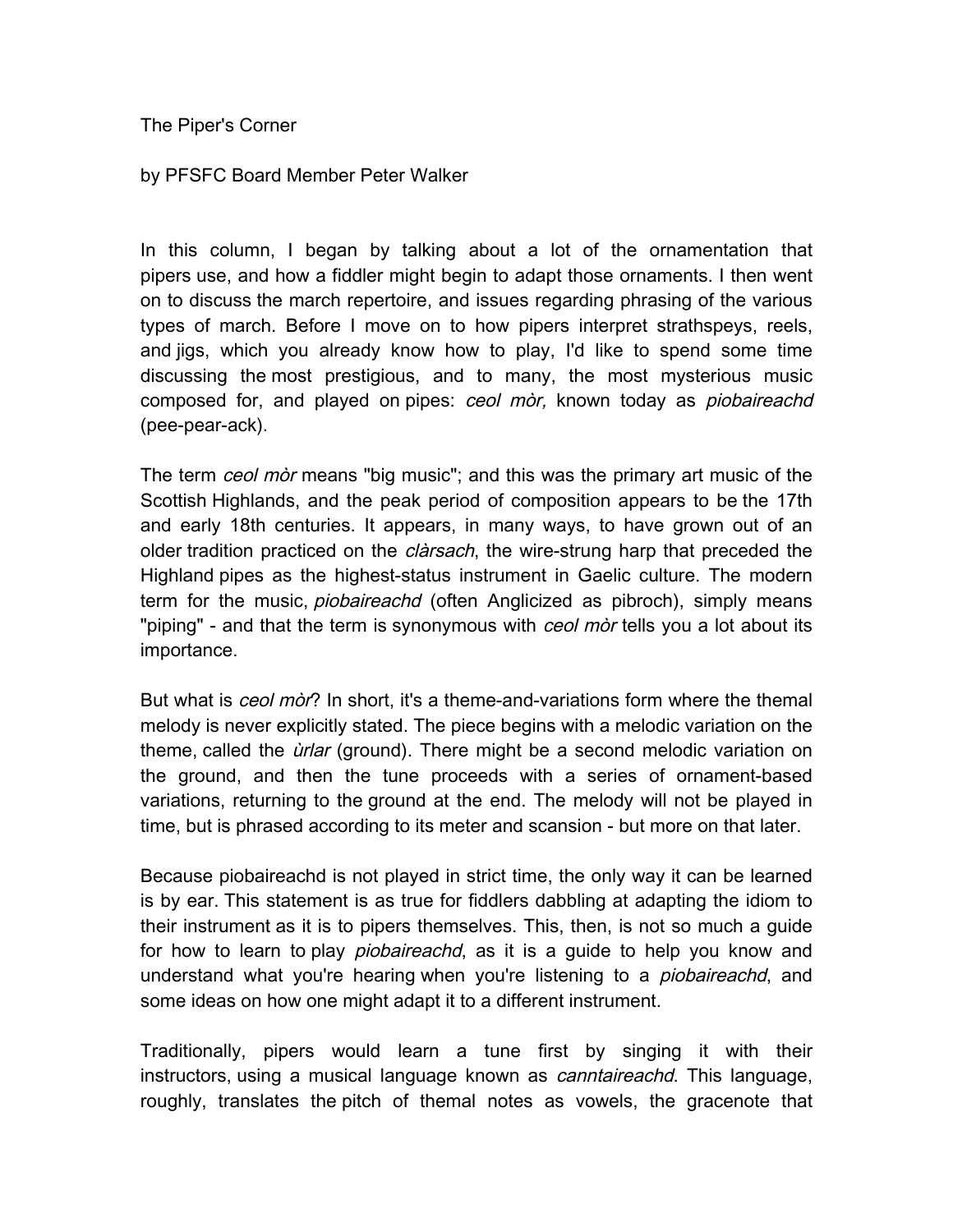introduces them as a consonant, and uses a series of fixed vocables to describe ornaments that often imitates their rhythmic structure. Once the tune, and its particular phrasing, was learned by singing, the student would move to the practice chanter. Nowadays, people learn the notes from sheet music instead, but singing the tune to vocables to get its phrasing is still a common practice, though the formal structure of the *canntaireachd* is usually abandoned.

How then does one begin? My own instructor once told me of a phrase common to *piobaireachd* teachers: "To get to the mother, first get to know the daughters". By this, he meant that the basics of the interpretation of a tune, insight on the ground variation can be found in the variations. Because of this, we'll actually begin by looking at variation sets first, before coming back to the ground.

## The Lament for the Old Sword

We'll begin by looking at *Cumha an t-Seana Chlaidheimh* (Lament for the Old Sword). I will be using the Piobaireachd Society setting for this tune. It's a pretty straightforward theme, with a fairly conventional set of variations. The meter is 4/4, with a scansion in the ground of "heavy-light-medium-heavy". Here is the skeleton of the theme, though it's never played in this form.



Try playing through the skeleton to get a taste of the melody - though it's not very satisfying in this form! I've added a rough guess at the chords, so that the underlying harmonic structure of the tune is revealed. The harmonic structures common to *piobaireachd* are a discussion for the future, but I'll point this one thing out now - whenever the tune is in an "A" chord, the melody is consonant with the drones (which play "A" continuously through the tune). When the tune is in a "G" chord, the melody is dissonant with the drones. It is the tension built by dissonant phrases, and their resolution into consonance (or not!), that drives much of the music.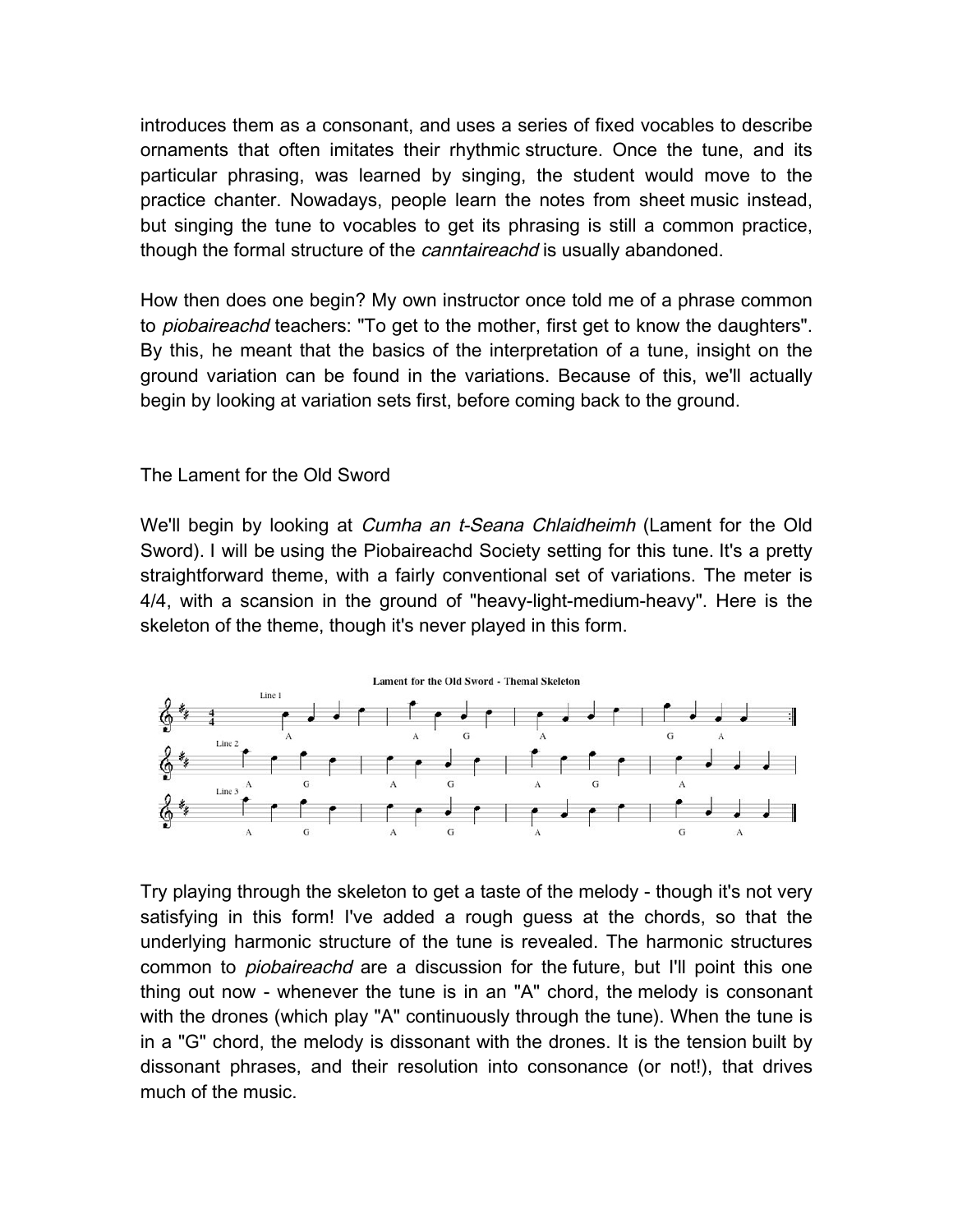How do piobaireachd variation sets work? The most common form is to adorn the themal skeleton in the following way, so that each themal note in the skeleton above is expressed as:

```
(introductory grace) - themal note - ornament - connective note(s)
```
Each variation will have a characteristic ornament and connective note, and the value and type introductory grace will more strongly depend on the pitch of the themal note. The first "variation" is the ground, so we'll start with the second.

# Variation 2: Dithis singling

The first variation played in this tune, after the *urlar*, is called the *dithis* (gee-ish), which is the Gaelic counter for "two persons". One might read even it as "duet". It sets the rhythmic pattern for all variations to follow. Ornamentally, each themal note is introduced with a single grace note (generally, high G, where possible), followed by a connective note (usually low A - always in this tune). The connective note is preceded by a second grace note; E when the themal note is low G, A, B, C, or D; high G or high A otherwise. The first line of the variation is shown below, and one can easily extrapolate the rest of the variation from the themal skeleton:



Important to consider is the timing. The phrasing of the theme is to express the length of the notes according to their weight in the phrase, a principle called "scansion". In the variations in this tune, the scansion is expressed as a simple "heavy-medium-medium-heavy", with the first and last themal note of a bar as the heaviest. Additionally, *piobaireachd* is "back-heavy", meaning the ends of phrases are more important than the beginnings. Thus, the end of a bar will be heavy; the end of a 2-bar phrase will be very heavy, and the end of a 4-bar line will be very, very heavy. Ends of parts and ends of variations will receive additional time. I have marked "M" for "medium", "H" for heavy, "VH" for "very heavy", and VVH for "Very, very heavy". The additional time between each degree of stress - expressed as duration - is incremental and subtle; and it is this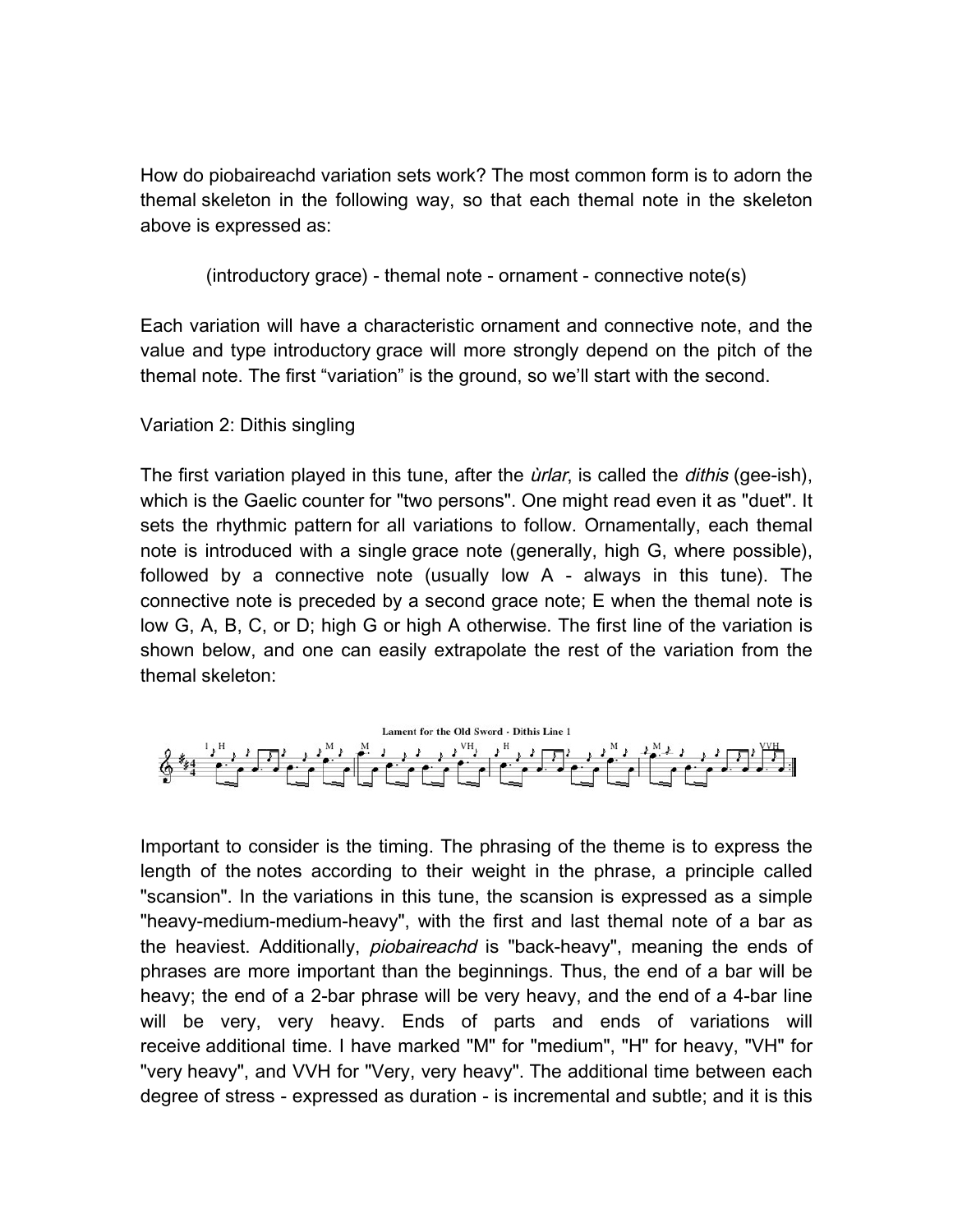timing that requires the most practice.

This principle holds true for all the ornamental variations in this tune - but only to the themal notes. The connective notes are unaffected by the scansion. Within piobaireachd variations, connective notes, and ornaments for that matter, are all of identical length to one another - and the connective notes are often of similar size from variation to variation. This is a difficult task, especially while simultaneously applying the scansion to the themal notes.

Moreover, the approximate timing - scansion aside - of the *dithis* variation is a bit different from written. To get a closer approximation of what's played, one can reimagine the variation in 12/8; with the themal notes occuping 5/16 of time (longer, with fermatas of a value per the phrasing discussed above), and the connective note occupying 1/16 of time. This is illustrated in the rewrite of the first two bars of the line below:



This variation would be played in the neighborhood of 75-80 themal notes per minute, not accounting for the fermatas.

How might a fiddler interpret this variation? Well, one might perform a third-finger tap in place of all the grace notes; but the most important thing about interpreting this variation is the relationship between connective note, always low A in this tune, and themal notes; and the phrasing of the themal notes. I show the first few bars in the next section.

# Variation 3: Dithis doubling

Having looked at the *dithis* variation last time, we now move on to the remaining variations, beginning with the "doubling" of the *dithis*. The phrase "doubling" can mean several things in piping, in case of a *piobaireachd* variation, it usually means a repeat of a variation, slightly faster, sometimes with a simplified structure. In the case of the *dithis* doubling variation, it takes the basic form of *dithis*, but rather than going to low A as a connective note, going to the same pitch as the themal note, with (usually) the same grace note as in the *dithis* in between. The only exception is the high A, where an ornament called,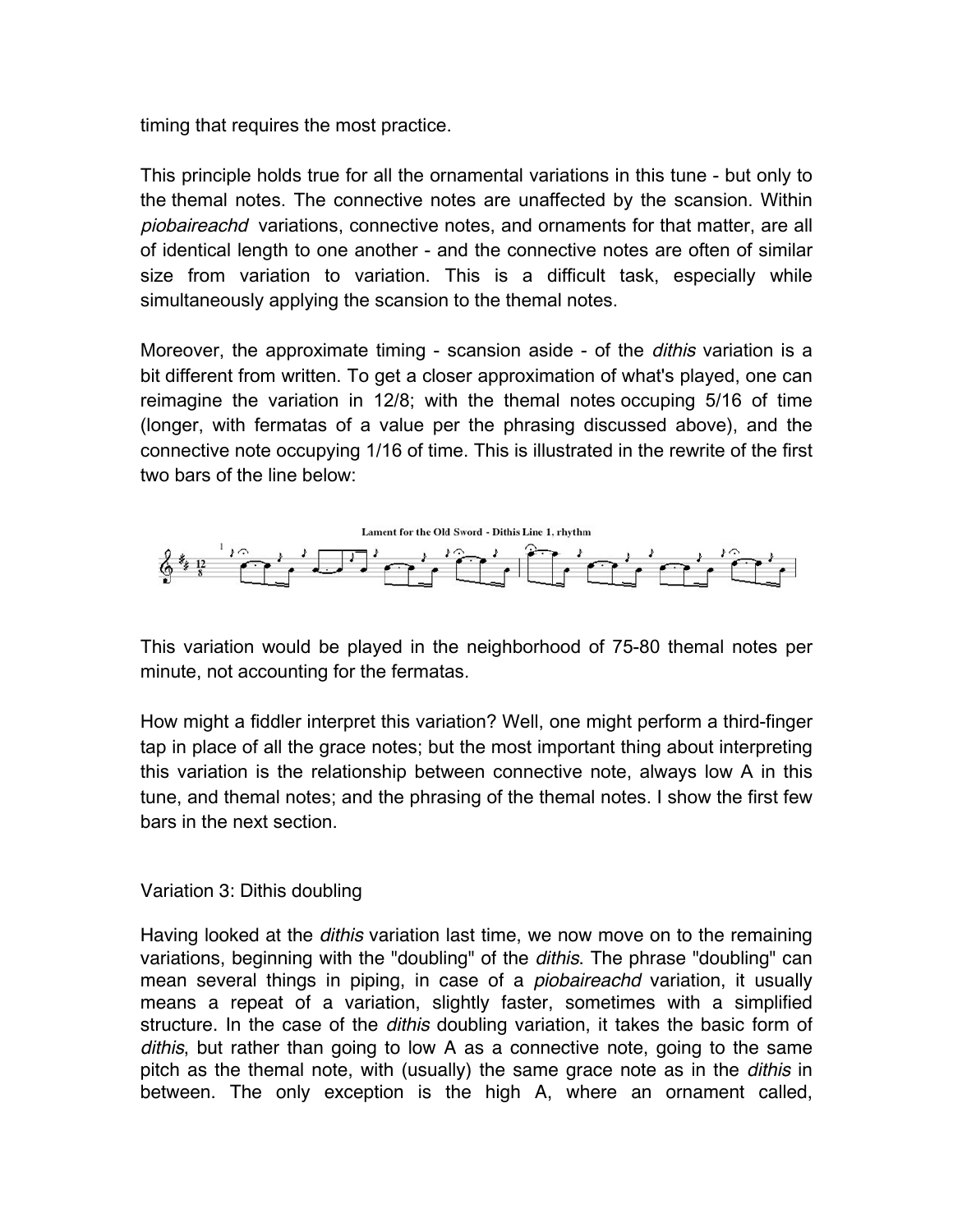confusingly, a half-doubling, is played on the themal note, and thumb swipe to separate it from the connective note is performed. The first four bars of the *dithis* doubling are shown below:



The tempo will be picked up ever so slightly over the *dithis* singling.

How might a fiddler interpret this variation? As with the *dithis* singling, a grace note on note changes would be the most literal approach. But this grace note is mostly unnecessary, as a change in bowing direction will achieve the necessary articulation. A delayed tap on all the high As might convey the effect of the halfdoubling ornament on this note in the *dithis* doubling variation. I've conveyed the first two bars of the *dithis* singling and *dithis* doubling below, in 12/8 time, to show how it might actually be played. Each themal pulse will receive 3/8 of time, before scansion is applied.



Variation 4: Taorluath

A term of obscure origin, *luath* meaning "a movement" in Gaelic, the *taorluath* (tor-loo-ah) variation is built around an ornament we've discussed earlier, but I'll recap here: taking its time from the preceding melody note, the ornament is a short low G, bisected by a D grace note, and with an E grace note at the change to the next melody note. In the case of the *taorluath* variation, the most common connective note after the ornament is low A - and is exclusively such in this tune. The important parts for a fiddler are the low Gs and the low A; the D and E grace notes are essentially just articulations.

Here's the bar of this variation to show the pattern, followed by how a fiddler might interpret the first four bars. Timing is difficult to convey, but I've given my best guess. I've marked the fiddle versions 12/4, rather than 12/8, from now on to make them easier to read, so now a themal pulse takes 3/4 of time. The important thing to realize is that the two sixteenths followed by the eighth are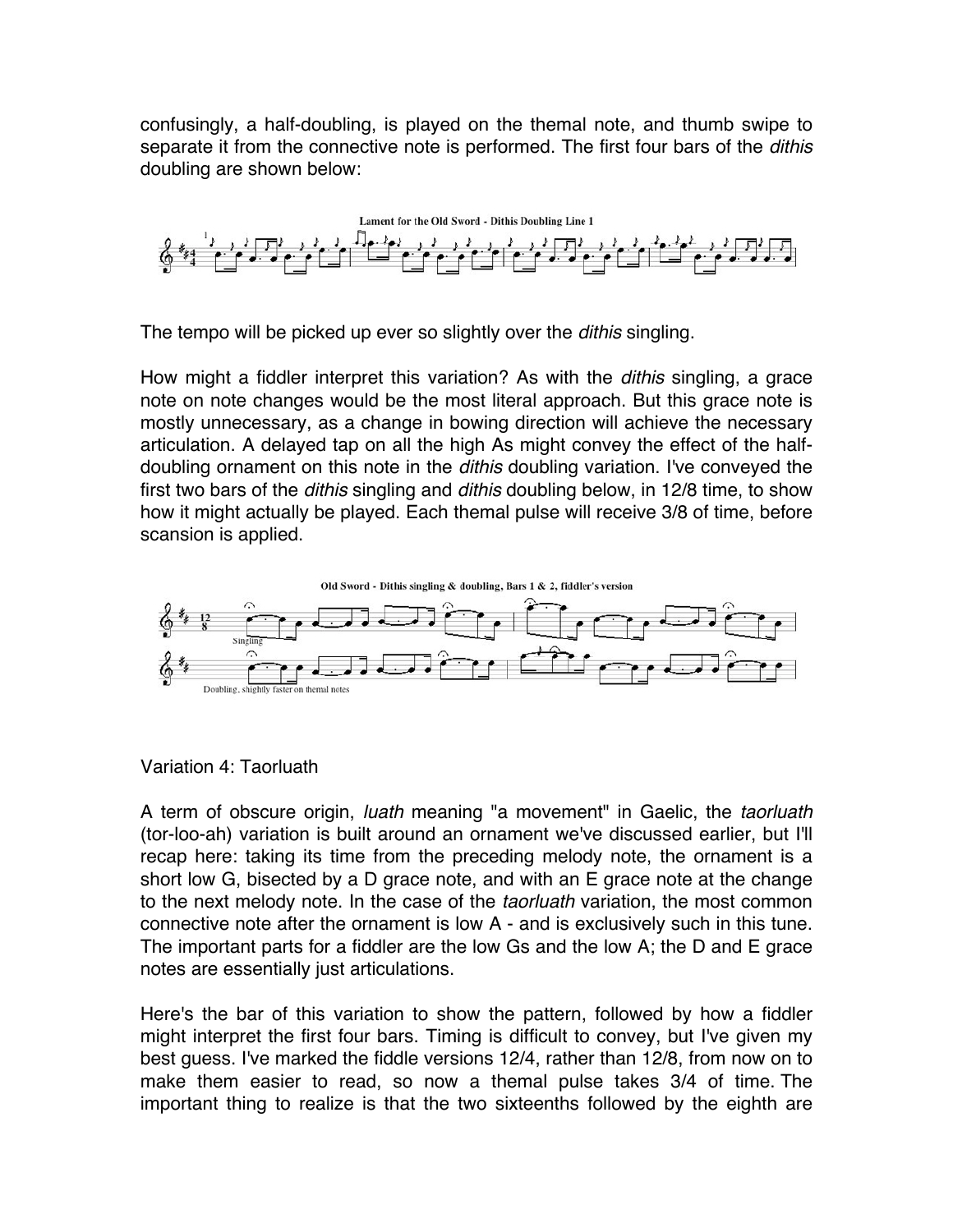fairly open, not like a tight birl you might see in a reel.





#### Variation 5: Crunluath

Again, the meaning of *crunluath* is obscure, though I've seen it rendered as "the crowning movement" and "the round movement". Curiously enough, a figure of this name appears in Bunting's book on Irish harping as a harp ornament. A *crunluath* ornament is a *taorluath* to a low A, which is itself bisected by an F grace note, generally followed by an E connective note. It's the largest ornament routinely played in *piobaireachd*, and it's a big one. Here's again the first bar written out in pipe notation, followed by the first four bars of a fiddler's interpretation.

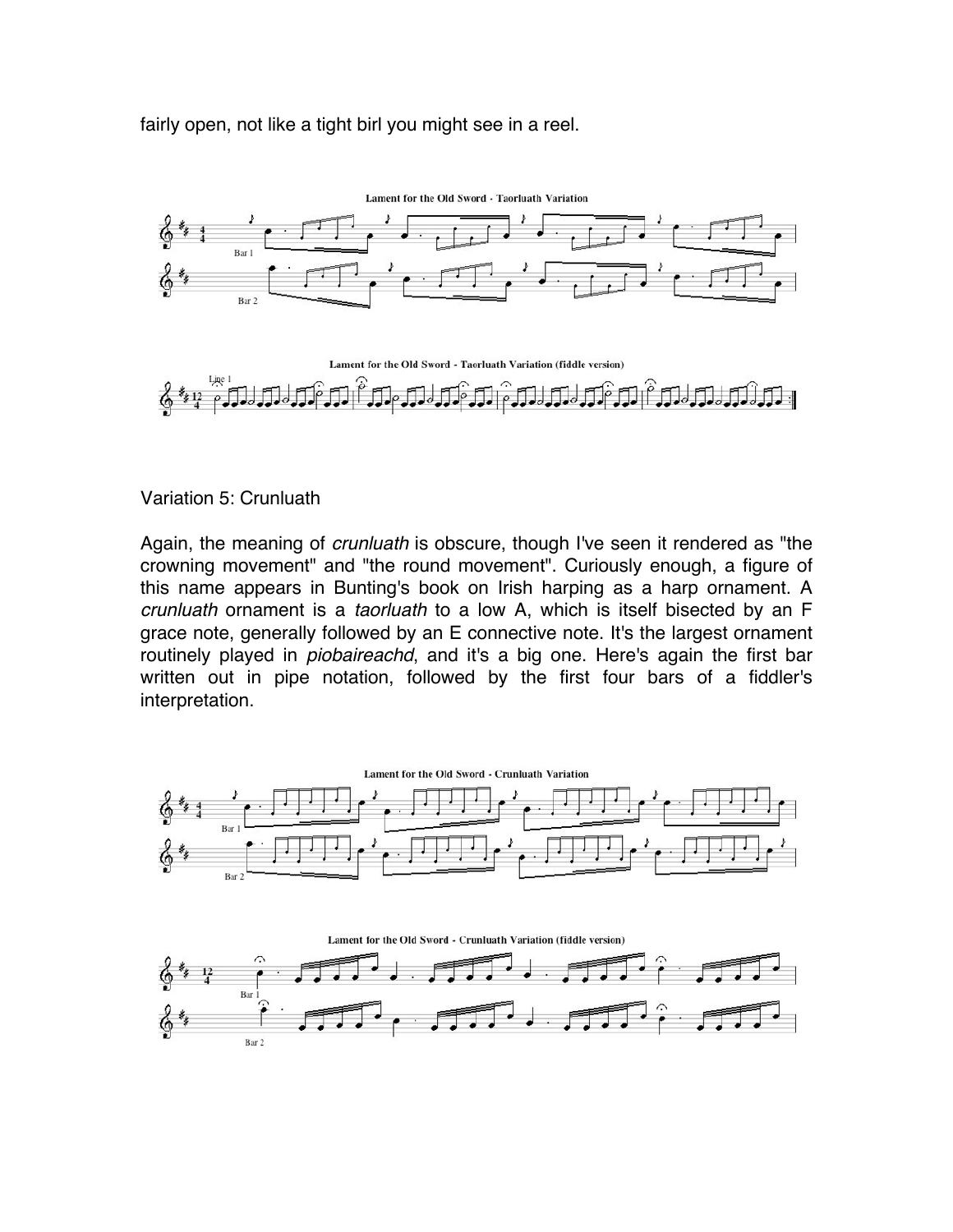### Variation 6: Crunluath a Mach

But we have one more variation in this tune. The phrase *a mach* is Gaelic for "outward", though in this case it might mean "inside out"! In this, the formula of the previous variation of "themal note, *crunluath* to connective note E" is changed for only three notes: B, C, and D. On these notes, the themal note is absorbed into an introductory ornament, and it's the connective note E that's held out the length remaining length of the "beat". For these notes, it's the connective note E, and not the themal note, to which scansion is applied. The remaining notes are unchanged from the *crunluath*. I've shown the original first two bars, and then the fiddler's representation, to show how these three notes are realized.



To help make sense of this variation, I've notated the putative themal note above the figure whenever it is B, C, or D. This is a difficult variation, and is often left off in competition. Indeed, piping associations maintain a list of the only *Piobaireachd* tunes where this must be played in competition; if a tune is not on that list, even if it has a *crunluath a mach* variation in the official settings, one may skip it. If this variation is played, the tune ends after this variation, and a voluntary "dismount" to the tonic (A, here). If not, one returns to the ground, or more commonly, the first line of the ground (without repeat) before ending.

Combining what I've shown above with the themal skeleton in the previous part, you are now equipped to play all the ornamental variations in this tune. The important thing to remember in the variations, tempo-wise, is that the connective notes will feel fairly consistent from variation to variation, and, in this tune, there will be the perception of a slight tempo increase with each variation. In some cases (like between *taorluath* to *crunluath*), the perception of tempo increase mainly comes from the fact that the ornament is longer, eating up more of the themal note's time. But it's important not to forget the scansion - the first and last themal note of every 1-bar phrase should be played heavier than the notes in the middle, and the ends of each 2-bar phrase, 4-bar line, 8-bar part, and 16-bar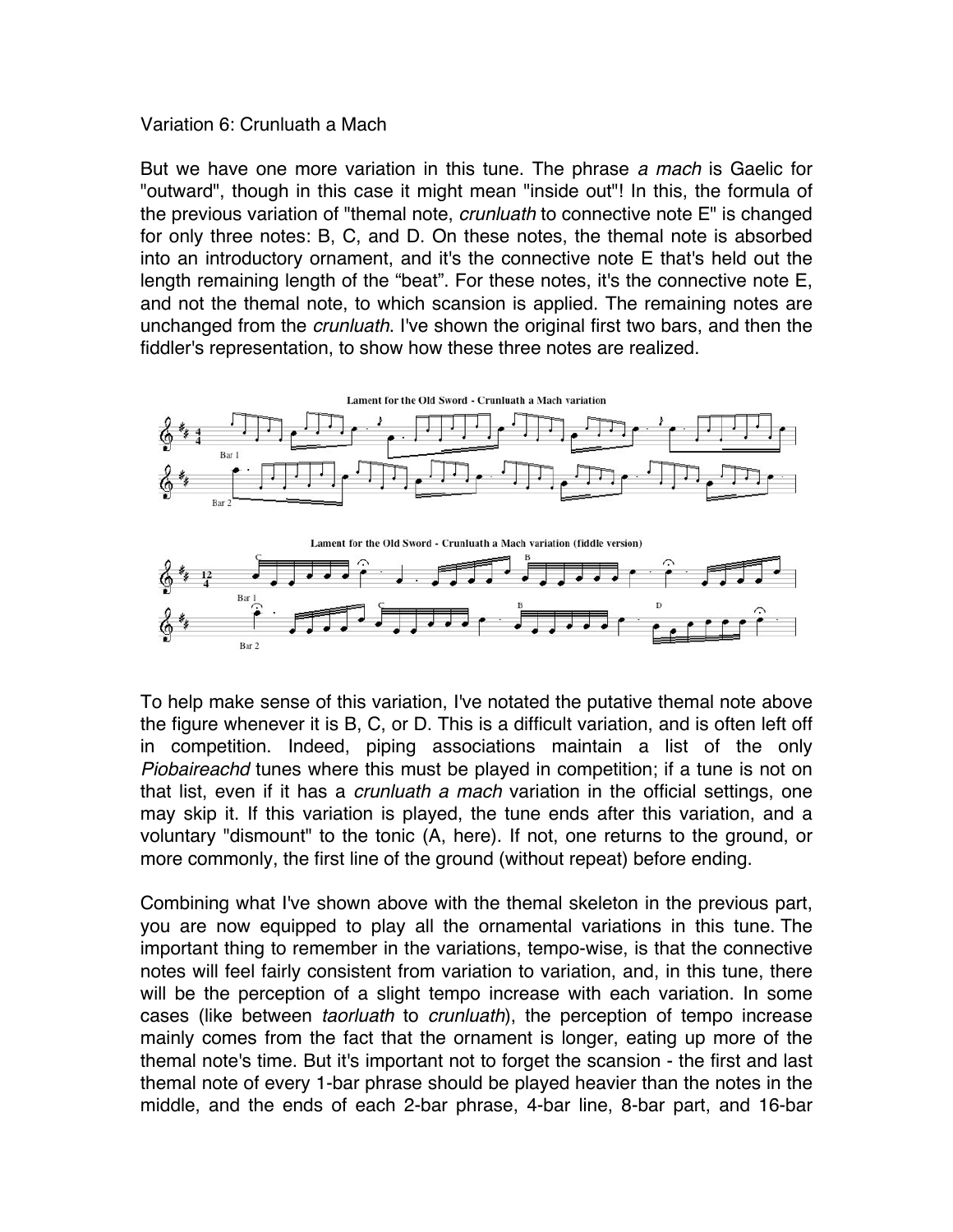variation should each gain increasing, if subtly incremental, weight.

The ornamentation in the *taorluath*, *crunluath*, and *crunluath a mach* variations may seem daunting, but the best approach is how pipers learn it - practice the ornaments as a module, slowly, evenly, and then pick up the pace until you can play through them quickly and consistently. The *taorluath* and its connective note should feel like a 3-note ripple between themal notes; the *crunluath* and its connective note like a 5-note ripple between them. The *crunluath a mach* on B, C, and D should feel like a 6-note ripple before the elongated connective note E. In some cases, this will combine with the *crunluath* of the preceding pulse to create a 11-note ripple between the previous themal note and the elongated connective E!

Now it's time to hit the ground (*ùrlar*) running.

Variation 1: Ùrlar

Not all variation sets are as formulaically constructed around the themal skeleton as Lament for the Old Sword, and we will cover tunes where this is the case later, but the themal skeleton is always more controlling over these than it is over the ground, or *ùrlar* (Gaelic for "floor") variation. The *ùrlar* can be thought of as the "main melodic variation" of *piobaireachd*, though sometimes the *ùrlar* has its own variations, again to be discussed later. But most notably, the *ùrlar* may put weight on what would otherwise be connective notes, rather than themal ones, or change the themal note in a few places. Similarly, unlike the variation sets, the ornamentation can not be formulaically applied to get from the themal skeleton to the full ground variation. Each ground has to be learned separately. Similarly, while meter and scansion may be simplified or subdued in the rhythmic variations, it is fully expressed in the ground. For example, this tune's scansion is "heavy-light-medium-heavy"; but in the variations, that's often simplified to "heavy-medium-medium-heavy"; but in the ground, the more complex weighting is used.

So let's look at the ground of this tune.

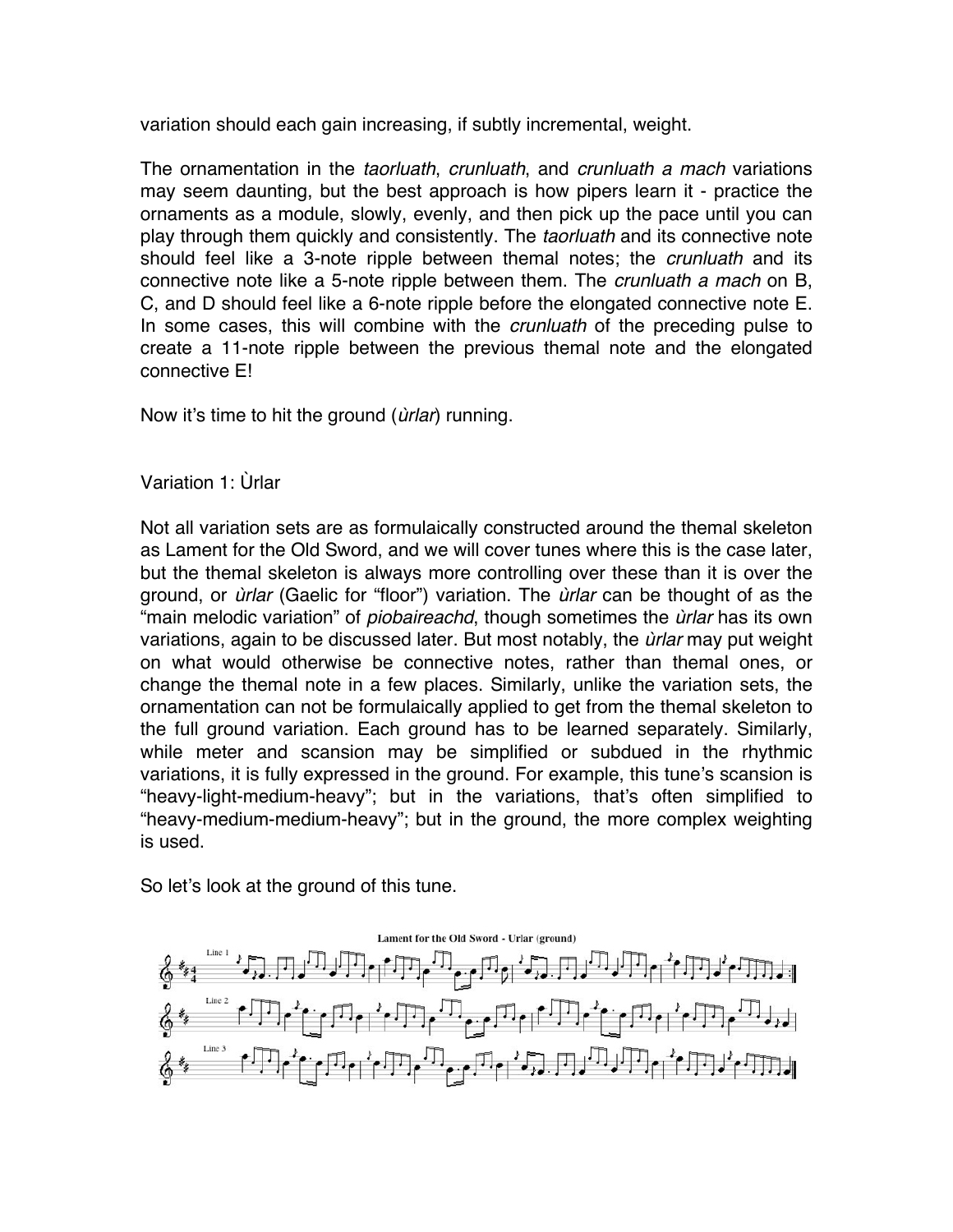We'll take the ornamentation & phrasing bar by bar. But don't fear: there are only six unique bars (and two are extremely similar!).

Line 1, bar 1: The first pulse is not snapped, and the C is played fairly open. The ornament between the As is a leumluath, and is two low Gs separated by a small D grace note. The ornament between the A and the B is called a "cadence" or "introductory E". Here, it essentially is a very short G grace note, followed by longish E and a medium D grace note before the themal pulse C. Cadences also add weight to the preceeding note, so the scansion of this bar is more correctly "heavy-medium-medium-heavy". The ornament between the C and E is an "edre"; basically short semi-melodic notes (EAA), with a tiny F grace note between the As.

Line 1, bar 2: The first ornament, between the high A and the C, is a "hodro". Similar to the "edre", it consists of three short semi-melodic notes (CGG), with a tiny D grace note between the Gs. The next ornament is another cadence, same as in bar 1. The third ornament is another edre, again as per bar 1. The final ornament is a "d-throw". Piobaireachd usually uses the light version of this ornament, so I'll interpret here as a semi-melodic G and C, separated by a tiny D, before going to the themal pulse D. The final pulse ends a phrase, so it should be a little extra heavy.

Line 1, bar 3: Same as line 1, bar 1.

Line 1, bar 4: Similar to bar 2, the ornament between the high G and B is a "hiodro", and is identical to the hodro in Bar 2, except that it begins and ends on low B. The final ornament is a d-grace note birl, but here would be played fairly open, with three semi-melodic grace notes (DAA) with short low Gs between the two As, and the last A in the ornament and the themal pulse A. The final A ends the line, so it should be heavier than the last note in line 1 bar 2 on the first repeat; and a bit heavier still on the second, as it ends the part.

Line 2, bar 1: First ornament is an edre, as above; second is a d-throw.

Line 2, bar 2: First ornament is a hodro, then a cadence, than a d-throw. Again, the cadence extends the value of the previous note, and the final pulse should be a bit heavier, to indicate the end of the phrase.

Line 2, bar 3: Same as line 2, bar 1.